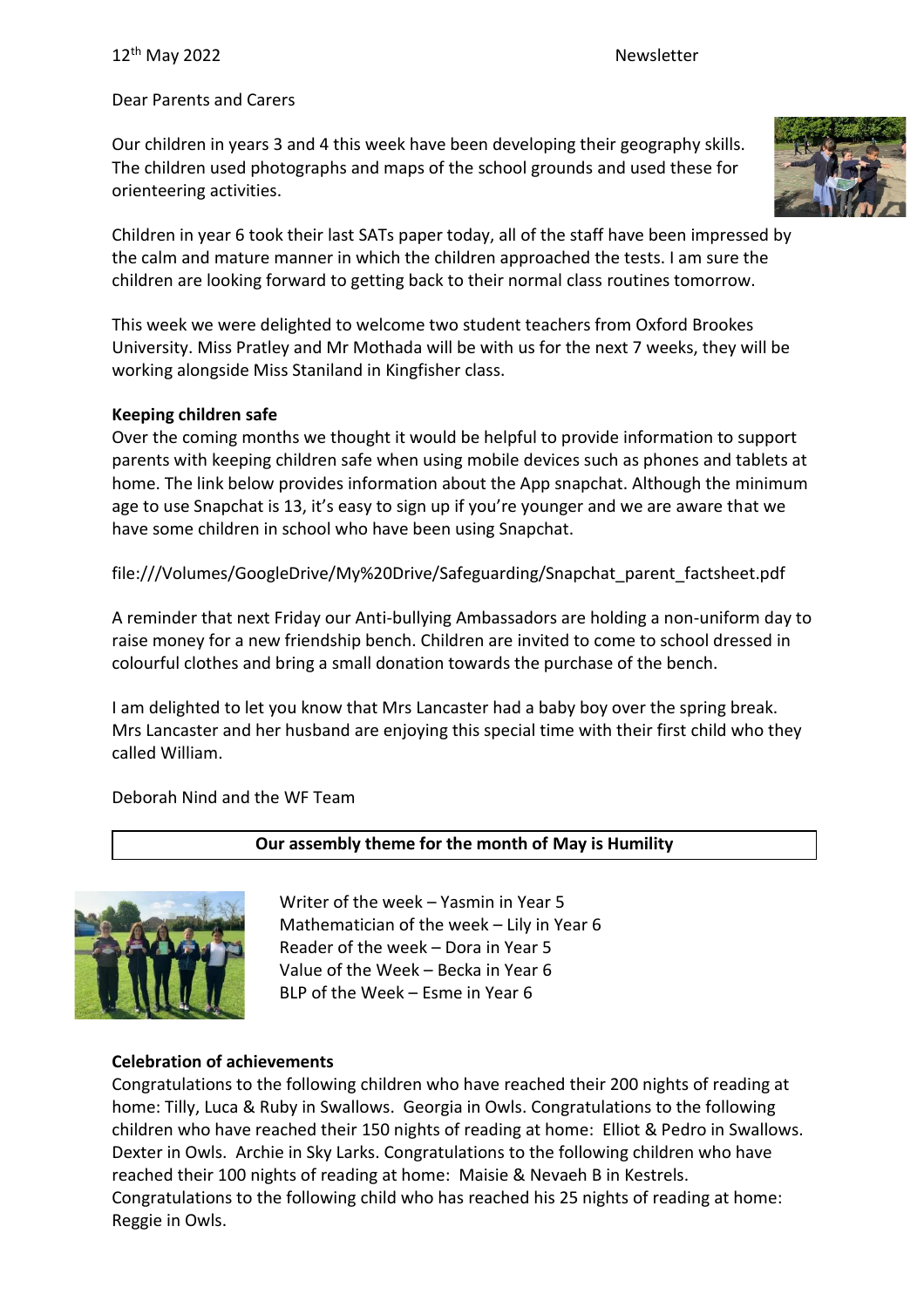## **Attendance**

School starts at 8:45am, can you please make sure your child is in class by 8:45am. **EVERY SCHOOL DAY COUNTS!**

There are only 190 statutory school days in one year and 175 days (weekends and school holidays) available to use for holidays. Parents should avoid taking their children out of school during term time in order to go on holiday.

| <b>Class</b>      | Attendance for 03.05.22 - 06.05.22 |
|-------------------|------------------------------------|
| Eagles            | 99.00%                             |
| Kestrel           | 95.83%                             |
| Kingfishers       | 97.92%                             |
| Nightingales      | 98.56%                             |
| Owls              | 90.00%                             |
| Peregrine Falcons | 97.62%                             |
| <b>Red Kites</b>  | 93.75%                             |
| Robins            | 96.43%                             |
| Sky Larks         | 99.04%                             |
| <b>Swallows</b>   | 100%                               |
| Wrens             | 94.08%                             |
| Total             | 96.51%                             |

## **PTA Update - Summer Fete**

The William Fletcher Summer Fete is on Friday 1st July at 5.30pm. It is a wonderful evening of fun and games for both the young and old. It will be our first since 2019.

The fete will be opened by the children doing a Commonwealth Games themed parade around the sports field.

Most importantly for the fete to go ahead we will need your help and support in manning the stalls on the day, in addition to setting up and putting away. If you believe you can spare 15/20 minutes please let us know.

Each class will be assigned a stall to look after and a class rep to ensure we have enough help and as a first point of call. One stall that we would like to hold again this year is a produce stall. We are looking for donations of plants, fruits, vegetables, flowers, bird boxes, ladybird houses etc for the stall. Everything from herbs, plums, rhubarb to runner beans! Please let us know if you think you or anyone you know would be able to contribute. More info will follow about the fete as we get the finer details organised but if you have any questions please grab Liz, Lauren or Becca, message us via our PTA Facebook page or email us [williamfletcherschoolpta@gmail.com](mailto:williamfletcherschoolpta@gmail.com)

# **Yarnton Little Marsh Pavilion Hire (Yarnton Playing Fields Committee)**

Are you considering hiring a venue for a special event? Would you like a private peaceful setting with use of a kitchen, toilet, and showers? Then we have just the space for you! Our modern pavilion is bright and airy, with bifold doors which open out onto a deck overlooking a large grassy area. The perfect venue for a child's birthday party with easy access for bouncy castle hire. We are happy to consider the use of a marquee on the grass in addition to hire of our facilities, for a small extra fee. The venue is located behind the Turnpike pub and is fully wheelchair accessible with parking. Please feel free to get in touch for information, availability, and prices. Email Laura at: yarntonplayingfields.outlook.com or telephone 07807188668.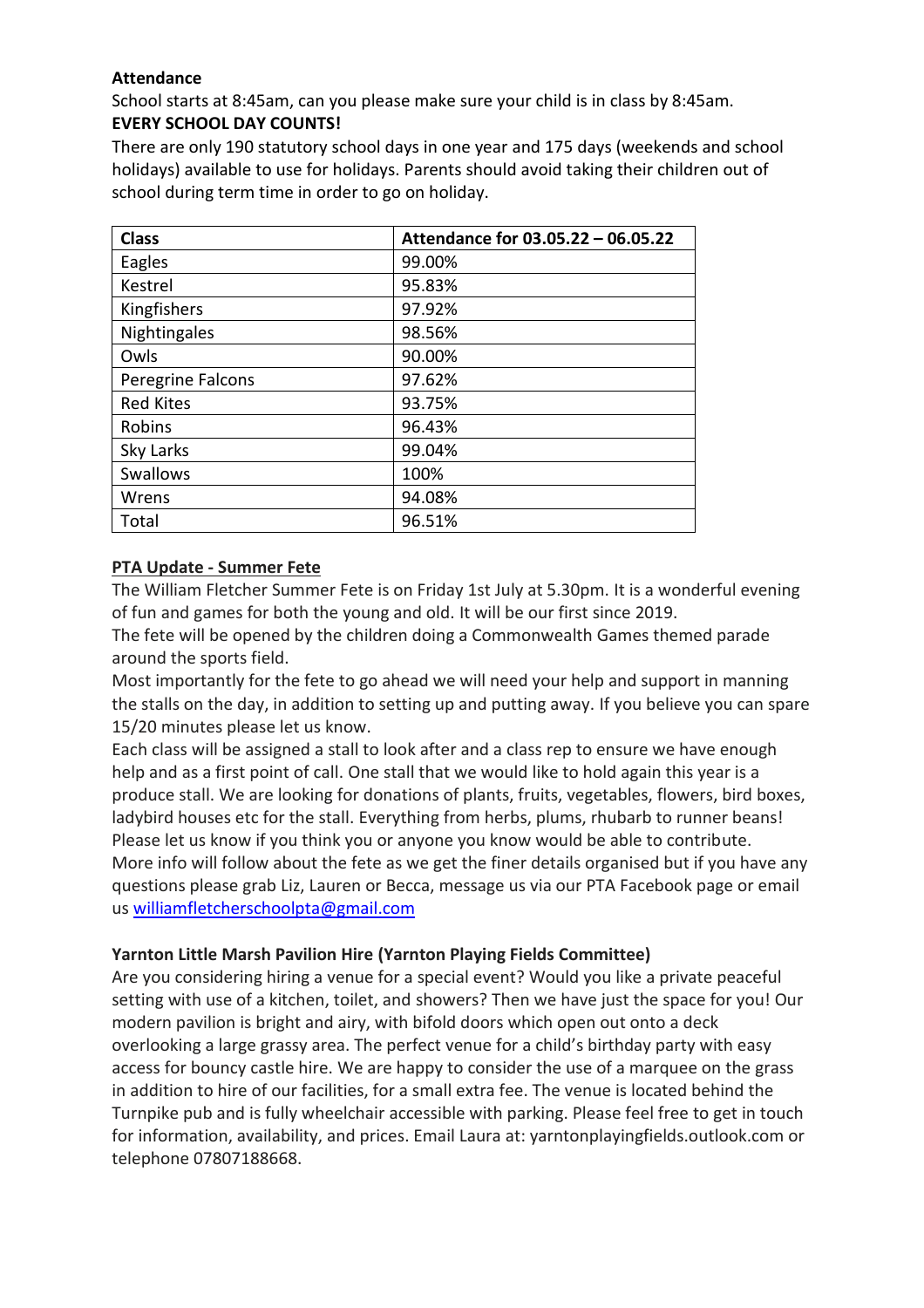## **Breakfast Club**

Breakfast club runs every day from 07:30 – 08:45 in the Howard Hillsdon building (old playgroup). The children enjoy a range of breakfast cereals, fruit juices, yoghurts and toast, followed by the opportunity to play indoor games. The cost is £5.00 per child. If you would like your children to take part in breakfast club, **please see the staff in the office to book prior to attendance.**

## **Ignite Sports Club – Every Thursday from 3pm – 4pm**

Ignite are running a new after school sports club for children in Foundation to Year 6. If you would like your child to attend Ignite Sports Club for term 5, which will run every Thursday from 3pm to 4pm, starting on 28<sup>th</sup> April, please complete the Parent Pay form. It is based on a first come first serve basis and will cost £4.50 per session (£22.50 for term 5).

## **Yarnton Brownies**

Yarnton Brownies currently have spaces. Come and join the fun! Open to girls aged between 7-10. We run Wednesday's during term time from 6.30-8pm. Please visit <https://www.girlguiding.org.uk/information-for-parents/register-your-daughter/> for more information and to register interest. Alternatively call 07866122863 - Heather Kimber Moss for any additional help.

## **Calling all budding violin and cello players!**

County Music Service Teacher Mrs. Beaumont who comes into school has space to set up a new group for beginners on violin and / or cello. Lessons taught in small groups of 2-4 students for 20 minutes. Lesson will run at the end of school afternoon on a Wednesday afternoon finishing just after end of school day at 3.05. Students will be escorted buy the teacher for pick up at Reception for pick up. Charges apply, instruments can be hired if necessary. Suitable for both those in years 3 or 4 who have had whole class learning or new beginners. All welcome! For further info email:

[Victoria.beaumont@oxfordshire.gov.uk](mailto:Victoria.beaumont@oxfordshire.gov.uk)

## **Step 2 Dance Lessons**

A local dance company Step 2 that comes into school has lots of lessons for all range of ages. Please see website below for further details: [Step 2 Dance Oxford Homepage](https://www.step2dance.co.uk/home) — STEP 2 DANCE

## **Yarnton Youth Netball**

Open to boys and girls in years 3, 4, 5 & 6 from William Fletcher School. Training is on Wednesdays at the school, after school until 4pm. Places are limited, and if you are interested in your child taking part please email [yarntonyouthnetball@gmail.com](mailto:yarntonyouthnetball@gmail.com) for more details. This year we will be asking all youngsters involved to become members of England Netball for a small one-off fee, so that we can run the session as part of Yarnton Netball Club.

| <b>Forthcoming Dates</b> |                                                                     |
|--------------------------|---------------------------------------------------------------------|
| <b>May 2022</b>          |                                                                     |
| $09.05.2022 -$           |                                                                     |
| 13.05.2022               | Year 6 Sats week                                                    |
| 17.05.2022               | The Marlborough School Year 6, $1st$ Induction Day 11.30am – 2.15pm |
| 19.05.2022               | <b>Foundation Stage Vision Screening</b>                            |
| 20.05.22                 | Non School Uniform Day - theme of the day is to wear 'happy and     |
| bright colours'          |                                                                     |
| 27.05.2022               | Term 5 ends                                                         |
|                          |                                                                     |